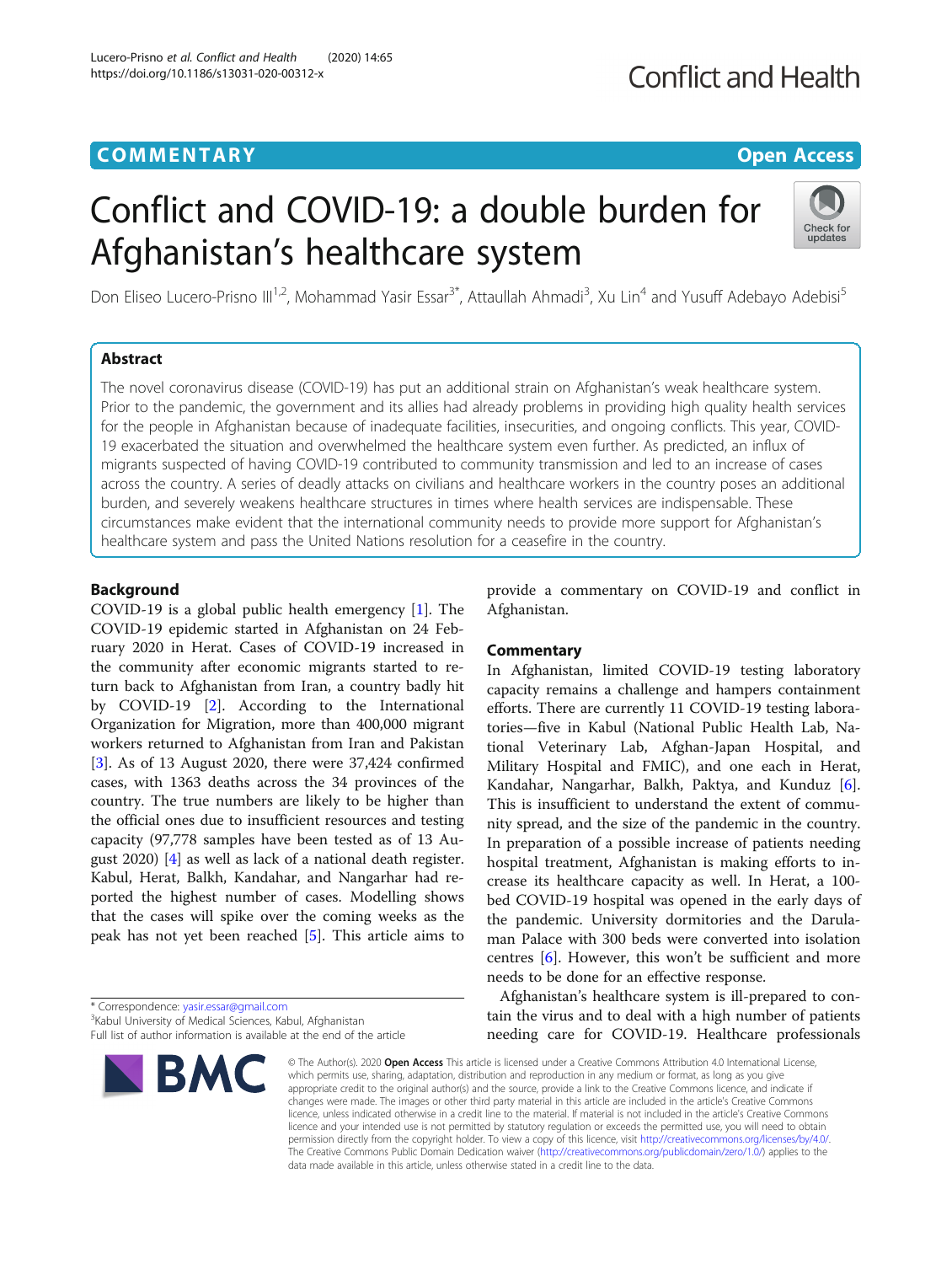<span id="page-1-0"></span>are lacking. According to WHO, there are 9.4 health professionals for every 10,000 people of which 1.9 are doctors only [2]. Healthcare workers in the country pay a high price for battling the pandemic with inadequate equipment and facilities. In Kunduz Regional Hospital in north-eastern Afghanistan, about 70 doctors and nurses were reported to be infected with COVID-19 [[7\]](#page-2-0) because of lack of personal protective equipment. As of 13 August 2020, infected healthcare workers comprised almost 10% of the total number of confirmed cases in Afghanistan [[4\]](#page-2-0). Some regular routine appointments including vaccinations of preventable diseases such as polio were cancelled due to COVID-19 restrictions, resulting in surges [[8\]](#page-2-0).

Over the years, Afghanistan has experienced violence and conflict. A 2018 report shows that more than 10,000 civilians exposed to violence and conflict were either injured or killed, and over 365,000 people were displaced from their homes [\[9](#page-2-0)]. The same report stated that 140 health facilities serving two million Afghans were forcedly closed by armed groups. During the COVID-19 pandemic, there were a number of bombings in Afghanistan, further hampering containment of COVID-19. Conflict in the southern part of the country displaced around 10,000 people this year and the Humanitarian Access Group reports that a total of 227 incidents impeding access of humanitarians have occurred as well [[5\]](#page-2-0). In Nangarhar province, 24 were killed and many were injured by a suicide bomber during a funeral [[10\]](#page-2-0). This came a day after four civilians including a child were wounded when roadside bombs exploded in the northern district of Kabul. In March, a Sikh temple in the capital was attacked by a gunman and 25 people died [[10\]](#page-2-0).

On 12 May 2020 in Dasht-e-Barchi in southwest Kabul, Afghanistan, a 55-bed government-run maternity hospital was attacked claiming the lives of 24 mothers, babies, and healthcare professionals [[11](#page-2-0), [12\]](#page-2-0). This outrageous attack was planned on Médecins Sans Frontières (Doctors Without Borders) which were assisting the hospital in providing healthcare. This happened while the COVID-19 pandemic burdened an already fragile healthcare system that tries to control the spread of the virus, and cope with an increased number of patients requiring access to health services. In a country beset with major protracted wars and increased political and economic instability for decades to come, bombing of healthcare facilities, killing health personnel and patients during the time of a pandemic is the last thing that a country desires. This incident, eventually, forced Doctors Without Borders (MSF) to leave the hospital, depriving the needs of many mothers and their babies.

### Conclusion

The continued war and conflict amidst the COVID-19 pandemic is inducing a gruesome scenario for the people of Afghanistan. The current statistics point to further surges of COVID-19 cases in the future. Along with COVID-19, the number of wounded citizens also imposes further pressure on the weak healthcare systems. The ongoing crisis highlights the need to the global community to further work together to support Afghanistan's healthcare system and pass the United Nations resolution for a ceasefire in the country.

# **Abbreviations**

COVID-19: Novel coronavirus disease; UN: United Nations

#### Acknowledgements

Special thanks to the invited reviewers for their insightful comments.

#### Authors' contributions

Yusuff Adebayo Adebisi, Mohammad Yasir Essar and Don Eliseo Lucero-Prisno III conceived the idea. Yusuff Adebayo Adebisi, Attaullah Ahmadi, Don Eliseo Lucero-Prisno III, Mohammad Yasir Essar wrote the draft of the manuscript, collect data and literature. Don Eliseo Lucero-Prisno III and Xu Lin critically reviewed the manuscript. All the authors read and approved the final manuscript.

#### Funding

None.

#### Availability of data and materials

Not applicable.

Ethics approval and consent to participate Not applicable.

#### Consent for publication

The authors all agreed to the publication of this manuscript.

#### Competing interests

The authors declare that they have no competing interests.

#### Author details

<sup>1</sup>Department of Global Health and Development, London School of Hygiene and Tropical Medicine, London, UK. <sup>2</sup> Faculty of Management and Development Studies, University of the Philippines (Open University), Los Banos, Laguna, Philippines. <sup>3</sup>Kabul University of Medical Sciences, Kabul, Afghanistan. <sup>4</sup> Department of Thoracic Surgery, the First Affiliated Hospital, Zhejiang University School of Medicine, Hangzhou, Zhejiang Province, People's Republic of China. <sup>5</sup> Faculty of Pharmacy, University of Ibadan, Ibadan, Nigeria.

### Received: 19 June 2020 Accepted: 18 September 2020 Published online: 22 September 2020

#### References

- 1. Lucero-Prisno DE 3rd, Adebisi YA, Lin X. Current efforts and challenges facing responses to 2019-nCoV in Africa. Glob Health Res Policy. 2020;5:21. <https://doi.org/10.1186/s41256-020-00148-1> PMID: 32391440; PMCID: PMC7200322.
- 2. Shah J, Karimzadeh S, Al-Ahdal TMA, Mousavi SH, Zahid SU, Huy NT. COVID-19: the current situation in Afghanistan [published online ahead of print, 2020 Apr 2]. Lancet Glob Health. 2020;S2214-109X(20)30124–8. [https://doi.](https://doi.org/10.1016/S2214-109X(20)30124-8) [org/10.1016/S2214-109X\(20\)30124-8](https://doi.org/10.1016/S2214-109X(20)30124-8).
- 3. RFERL. Over 400,000 Afghans Returned Home From Iran, Pakistan, Says Migration Organization. Available: [https://www.rferl.org/a/afghans-400-000](https://www.rferl.org/a/afghans-400-000-afghans-returned-home-iran-pakistan-iom/30246200.html) [afghans-returned-home-iran-pakistan-iom/30246200.html.](https://www.rferl.org/a/afghans-400-000-afghans-returned-home-iran-pakistan-iom/30246200.html) Accessed on 14 August 2020.